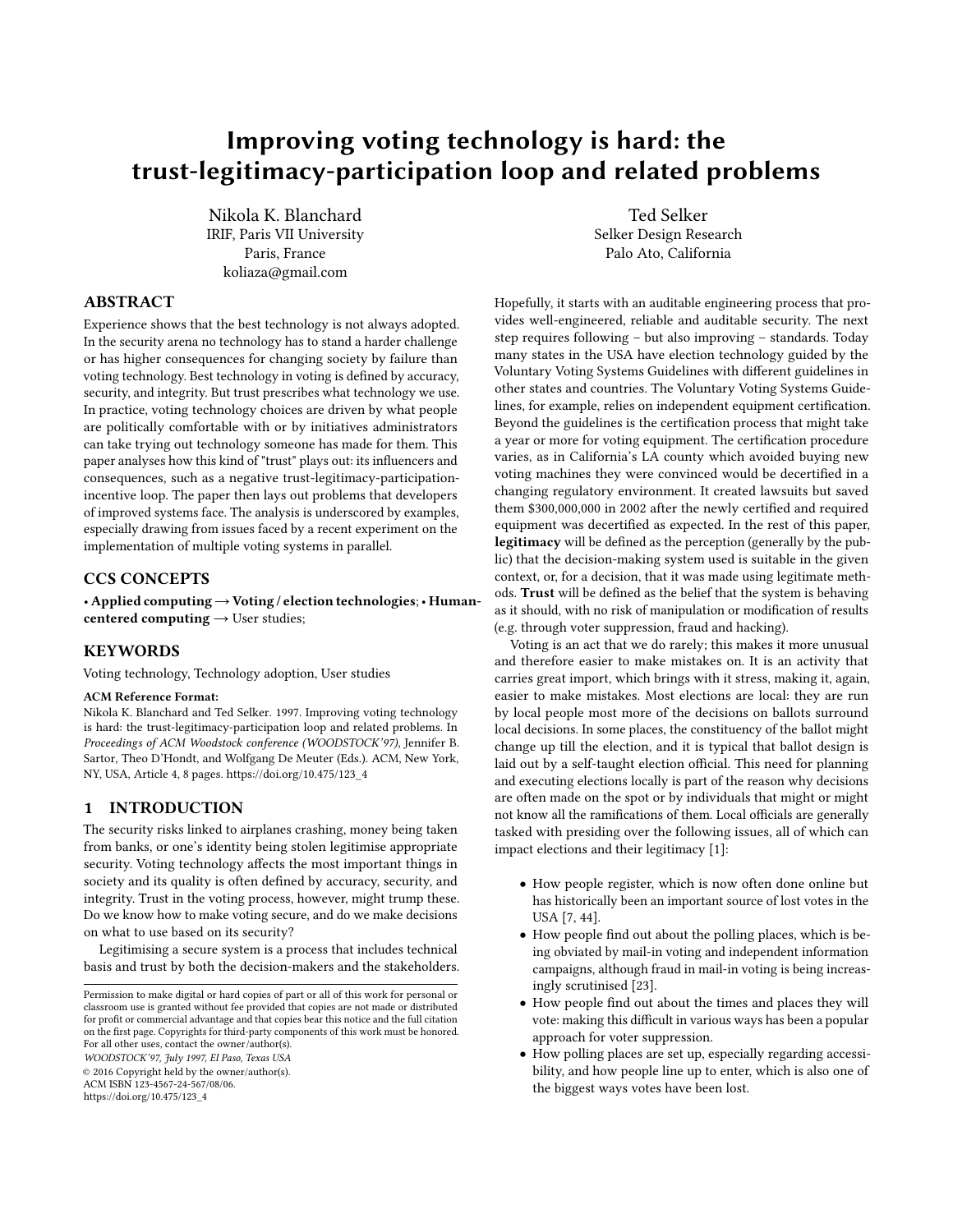- How voters are allowed to present themselves (with or without ID and at which station), which has been a source of confusion and has been used for voter suppression as well.
- The way the equipment is made available to voters: improving voting equipment in Florida in 2002 didn't immediately change the percentage of residual votes  $1 - a$  $1 - a$  metric used to measure the quality of voting technology – which was <sup>2</sup>.9% in 2000 [\[71\]](#page-7-2). Using the same equipment again in 2004 with a large training and supervision element brought this number down to <sup>0</sup>.4%, a quality never seen before [\[30,](#page-7-3) [68\]](#page-7-4).
- How the ballot is designed: the result of what was then the most famous House election in the USA was called into question because a design problem led more than 15,000 voters not to make a selection on that race in Sarasota in 2006 [\[34\]](#page-7-5).
- The way the ballots are counted, with centrally counted votes having typically <sup>0</sup>.5% higher residual ballots than locally counted votes.
- The way the ballots are transported before the tally is made, which can be by helicopter, by car, on foot or electronically.
- The way the tally is made (spoken over phone, by hand, with humans transferring numbers, with ballot modules, with ballots themselves) and the way the database is accrued.

Each of these steps must be done carefully; all steps need supervision, never letting a step be done by a single piece of software or person without being checked – Single Agent Independence.

With all these decisions to make and guidelines to follow, when a vendor says they can simplify the process, it is tempting to have them print or even lay out the ballots, deliver the ballots, choose the ballot machines, set up the counting machines, run the counting machines, supply the back-end counting equipment and even run the equipment.

The history of voting technologies has been fraught with trialand-error, with certain countries like Estonia experimenting with internet voting since 2005. On the other hand, others haven't made real changes in a century, like France, where the voting is mostly done in the same fashion today as in 1913 – when it simultaneously adopted the secret ballot and the voting booth. This paper shows that, although this trial-and-error could now be guided by scientific evidence, it is still the product of both the will of the public and the whims of election officials, and multiple effects make real-world implementation of voting technology difficult. As trust and legitimacy are essential parts of voting practices, they need to be kept in mind when developing new technologies to increase their chance of success. Experiments that might improve understanding take care, cost money, and take time. And other issues of legitimacy are fickle with variations of public confidence, changing episodically and being very different from place to place. All this shows how progress is a balance of activities in a changing landscape that might not incite improvement. Indeed, even in an objective landscape, the issues of security and trust in voting change with statements and actions of advocates and adversaries.



A commentary on the state of voting technology by Randall Munroe on www.xkcd.com. The caption originally read "There are lots of very smart people doing fascinating work on cryptographic voting protocols. We should be funding and encouraging them, and doing all our elections with paper ballots until everyone currently working in that field has retired."

### 2 THE LOOP

New voting technologies face the trust-legitimacy-participation loop, a conundrum in which each one of these aspects requires the other two. Here, turnout is used as a proxy for participation, as it is a commonly used measure of how invested the population is in the result of the vote [\[21,](#page-6-3) [64\]](#page-7-6). This cycle is based on three different phenomena, detailed below:

- High turnout depends on the presence of strong incentives;
- Perceived legitimacy depends at least on participation;
- The ability to give better incentives requires the legitimacy of the system to already be established.

#### 2.1 Incentives and turnout

The first link in the cycle is well established: increasing the incentives (what pushes the individual to vote) increases the turnout. When we consider incentives that have to do directly with the election, such as decision-making power, this has multiple forms:

- Reducing the size of the electorate for similar decisions positively affects turnout;
- Increasing the importance of the decisions positively affects turnout;
- Increasing the closeness of the vote (making it harder to guess who will win) positively affects turnout.

<span id="page-1-0"></span><sup>&</sup>lt;sup>1</sup>Residual votes are known as informal ballots in Australia, rejected ballots in Canada, and blank or null ballots in France and Spain. They consist of ballots that have been spoiled – for example, by writing on them – and are discarded during the counting.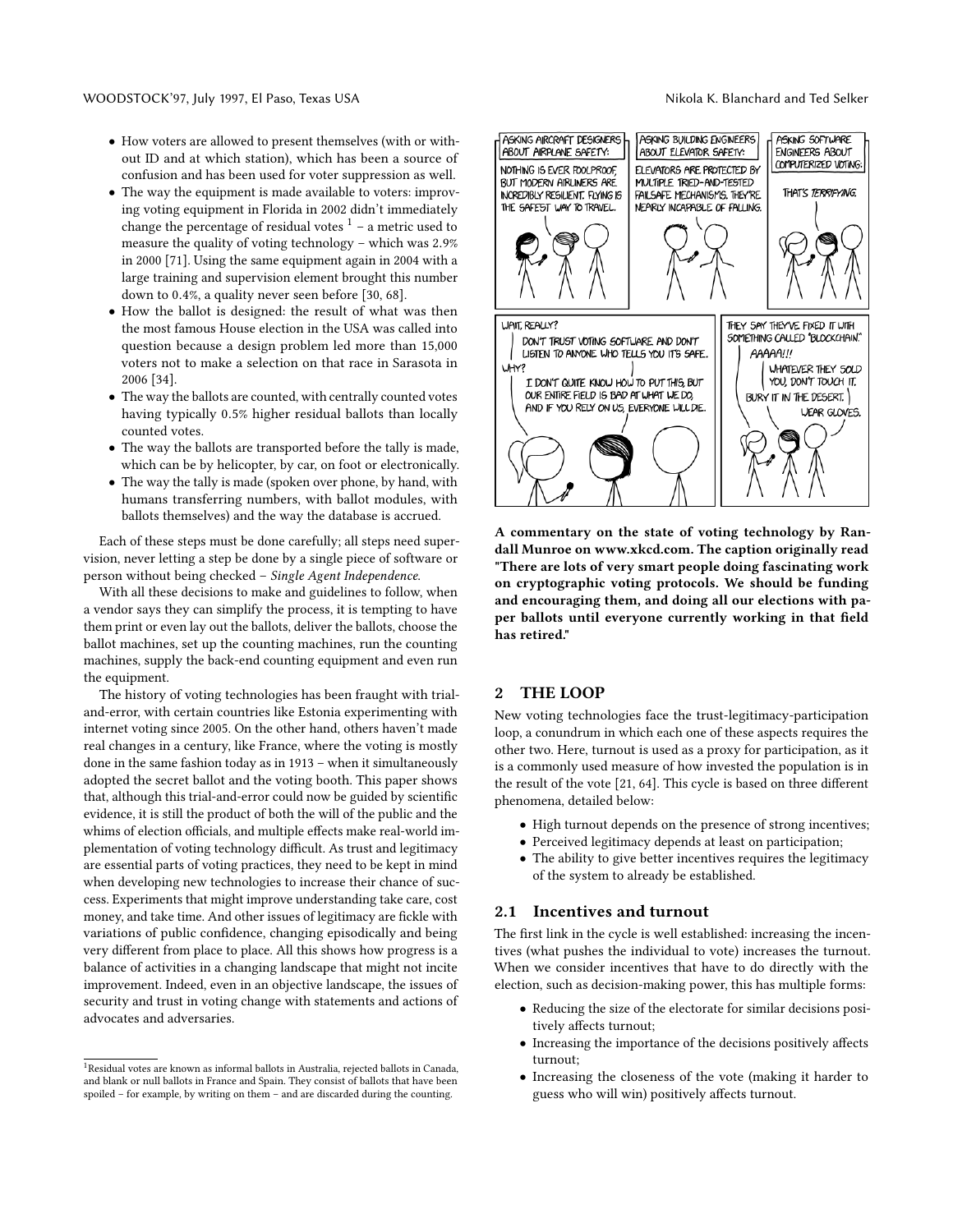The trust-legitimacy-participation loop and related problems WOODSTOCK'97, July 1997, El Paso, Texas USA

These effects have been studied extensively both in theory [\[27,](#page-7-7) [53\]](#page-7-8), in the laboratory [\[43\]](#page-7-9), and a posteriori on national and supranational statistics [\[13,](#page-6-4) [16\]](#page-6-5). For an example, one can look to French elections for how voter turnout increases with perception of the value of the election. Turnout in recent years went from <sup>40</sup>.6% in European legislative elections to <sup>74</sup>.6% in the presidential elections, as the public perceived the first as having lower importance [\[56\]](#page-7-10). To compensate for this and maintain high turnout in all elections, some countries, like Australia, have implemented compulsory voting. In its first year, in 1924, compulsory voting increased turnout from <sup>59</sup>.4% to <sup>91</sup>.4%, and kept it between 90% and 95% since, in both state and federal elections [\[24\]](#page-6-6).

#### 2.2 Turnout, trust and legitimacy

Turnout is a common standard for the legitimacy of a democratic system that can be directly linked to trust. This manifests in two ways: first, trust in the fairness of the electoral process and equitable access to voting is validated by high turnouts, establishing the legitimacy of the outcome. Second, trust in that fairness pushes people to vote, increasing turnout – the observed low turnouts in exsoviet Eastern European countries have been tentatively explained by the limited legitimacy of post-USSR regimes [\[21\]](#page-6-3). The correlation has been observed repeatedly all over the world [\[18,](#page-6-7) [29,](#page-7-11) [33\]](#page-7-12). There is no simple causality at hand here, as multiple feedback effects come to bear: the first being that turnout is often seen as a proxy for the legitimacy of the vote (or the regime) [\[8\]](#page-6-8). What complicates the matter is that trust in the voting process – which partially depends on the legitimacy of the regime – in turn affects turnout. Indeed, people who don't believe their vote will matter will tend not to vote – and perception that the politicians are corrupt has been shown to negatively affect turnout on a European scale [\[69\]](#page-7-13). The most appropriate model for this might be as an evolving multi-variate system, where the levels of both legitimacy and trust at time  $t$  have an impact on turnout at time  $t+1$ , and reciprocally.

Perversely, vote buying and coercion have been used to give the impression of trust and boost the perceived legitimacy of elections, from Russia to Honduras [\[18,](#page-6-7) [25,](#page-7-14) [28\]](#page-7-15). The other way around, claims by Donald Trump that the election was rigged, during the American 2016 presidential race, could have been meant to lower turnout, following the commonly stated – although partially refuted [\[50\]](#page-7-16)– theory that increased turnout favours Democrats in the USA.

Because of this established link, any vote that suffers from low turnout could be challenged with the result perceived as illegit-imate<sup>[2](#page-2-0)</sup>. This has happened with the presidential election in the United States of America, the Brexit, and more recently in the French legislative elections [\[32,](#page-7-17) [45,](#page-7-18) [48\]](#page-7-19). More severely, in August 2018 in Pakistan, an election was declared void due to low turnout among women [\[37\]](#page-7-20), and in April 2018 a by-election was cancelled in Kashmir due to both fear of violence and very low turnout (7%) at the previous by-election [\[6\]](#page-6-9).

This is a real risk for innovative voting technologies, as a single failure to provide high enough turnout in a real election could be used as a motive to void its outcome and drop the technology. Thankfully, two aspects could mitigate this and offer potential remedies. The first is that this effect is mostly present in countries where voting is not compulsory or where the compulsory nature is not enforced [\[29\]](#page-7-11), so those countries can provide interesting testing grounds while mitigating the risk of harming the legitimacy. The second comes from work done in countries with low turnouts, such as the USA, with historical turnouts oscillating around 55% for presidential elections and around 40% for midterm elections. In those, other metrics for election quality have already been used. One common standard for voting technology quality in the USA has focused on residual votes: which percentage of the people who went to vote did not succeed at having a selection recorded for the top race on the ballot [\[1\]](#page-6-0). Care should be taken with this metric, however, as residual votes can also be interpreted as "protest" votes that were left intentionally blank to fulfil the voting obligation without giving assent. This is dependent on the political culture, and residual vote can be a consequence of political choice and not technological issues. For example, in the USA, residual vote rates around 1% have been considered normal, and their uptick to almost 2% in 2000 was a scandal. With better supervision and technology many states in the USA have since enjoyed residuals under <sup>0</sup>.5% [\[2\]](#page-6-10). In France, residuals might run between <sup>0</sup>.9% and 3%, with frequent bumps due to protest voting, up to 12% in the 2017 presidential election [\[62\]](#page-7-22).

#### 2.3 Incentives and legitimacy

The third link in the loop comes from the problem that implementing strong incentives is hard when legitimacy is not established. This is related to the fact that changing technology on a large scale is hard to do unless there is a strong public desire to do so. Let's first establish the relationship between those two before studying the second.

Incentives can come in a variety of ways: civic duty, social pressure, passion for an election, legal obligation, or financial reward. The first two are some of the most frequently cited reasons to vote, with more than 45% of voters in certain countries citing that civic duty is the main reason they vote [\[72\]](#page-7-23). The last one can also be dangerous as it has come with undemocratic fraud in certain settings [\[42,](#page-7-24) [51\]](#page-7-25), but also because it can have detrimental effects as an incentive [\[12,](#page-6-11) [46,](#page-7-26) [47\]](#page-7-27).

To attain high turnout, tests and demonstrations of voting technologies require not only strong incentives, but also incentives that follow the same structure as the system they seek to replace [\[5\]](#page-6-12). For example, saying that a voting technology is easy to use and showing as proof its huge turnout in an experiment where participants were paid to vote would probably not get accepted by the public (or experts). This is mostly true for experiments that change the nature of the voting rules, and less applicable to interface changes, and usability experiments have helped develop better ballots, better accessibility technology and even tested how to improve people's ability to audit their ballots.

Still, acceptance can be fickle and without it you have no voters. Making people vote on subjects of no importance, on the other hand – or artificial importance, through gaming, for example – is a poor indicator for the participation rate in actual live elections. The final

<span id="page-2-0"></span> $^2\rm{Historically, }$  this could have been reversed: after the implementation of secret ballots in the USA, which hindered vote buying, turnout decreased by 7% in gubernatorial elections [\[31\]](#page-7-21).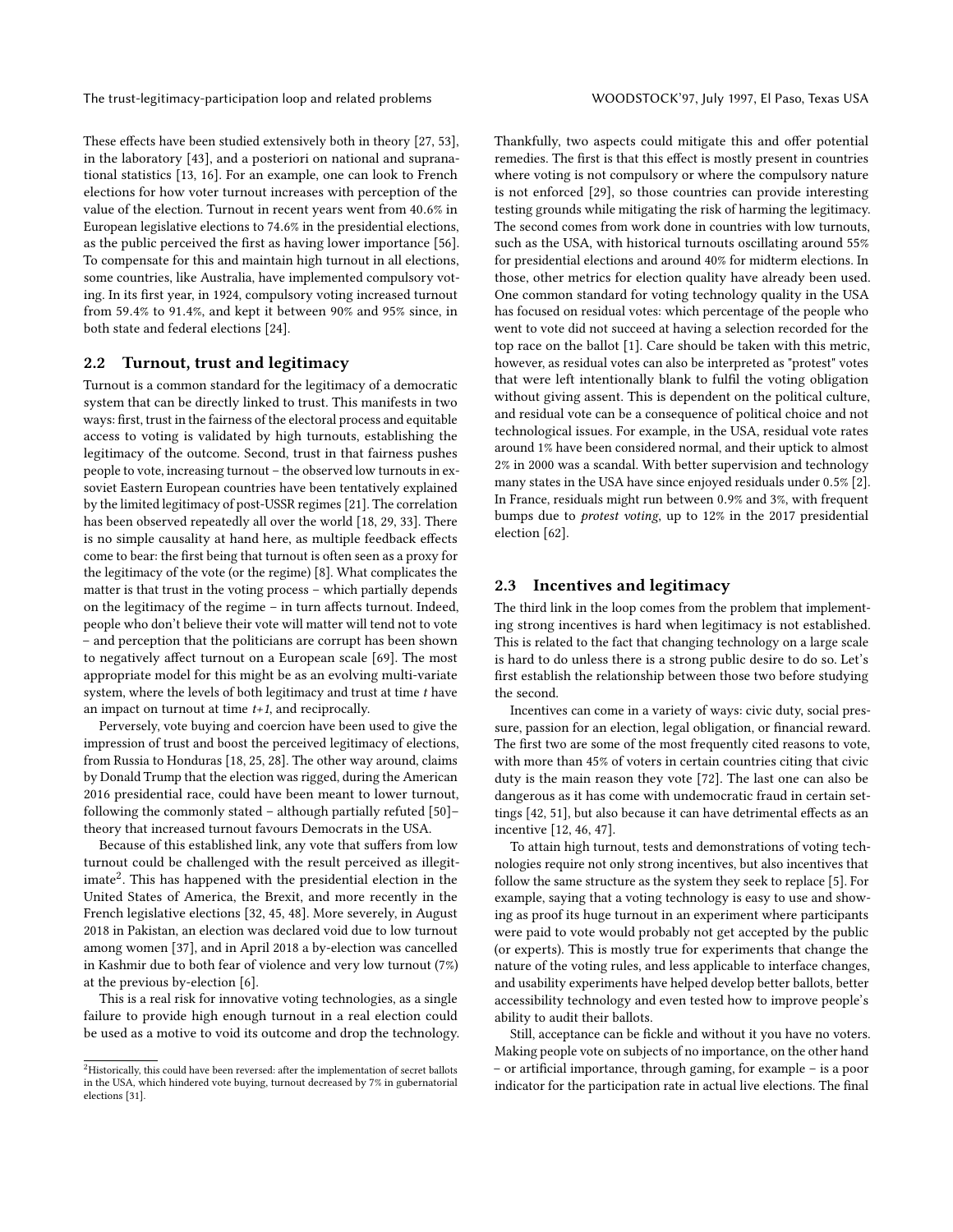test must then be to actually implement them in live meaningful elections.

To get strong ecologically valid incentives, voting technology might then need to be used in real-world situations and live elections where the result of the vote matters. This can typically fall into two categories: either in the public eye following a national deliberation on the subject, or independently through the initiative of local officials in low-profile "pilot" elections. Evidence for the difficulty of the first abound, as, even when the legitimacy of the new system is well-established, changing it requires enormous pressure.

The secret ballot (also called the Australian ballot), which was adopted in 1858 in Australia, took about 40 years to be used in the USA. There is strong evidence that the main reason that eventually led to its adoption was the concerns over massive fraud and intimidation in the 1876 and 1884 elections [\[35,](#page-7-28) [40\]](#page-7-29). Even when the legitimacy of the candidate system is already established, changing systems generally requires a scandal – more recently, the 2000 USA presidential election scandal was the impetus for creating and funding the Help America Vote Act [\[38\]](#page-7-30). And when local officials decide to change the system's rules, this is fraught with risks, as is shown in section 4.

## 3 COMPARING VOTING SYSTEMS AND THE STANDARD FOR LEGITIMACY

Two effects reinforce the last point on the difficulty of implementing large-scale changes in voting technologies. There is a nuance between them but they work in the same fashion, by comparing the new system to an idealised pre-existing one. The first effect is quite simple, as for any voting system:

- Either it cannot change the outcome of an election, in which case it can only be legitimised by being more secure, cheaper or easier to administer.
- Or it can change the outcome, in which case it is not considered legitimate.

It is known that various electoral systems – like first-past-thepost, Borda or instant-runoff – elect different candidates under the same conditions [\[53\]](#page-7-8). And recent experimentation has shown that this happens not only in theory but also in practice [\[4,](#page-6-13) [5\]](#page-6-12). Recently, some activists have had a measure of public support in fighting for alternative voting systems, like majority judgement [\[3\]](#page-6-14). However, the ultimate decision generally resides in the hands of elected officials, and those have little interest in changing the system that elected them unless it improves their odds – for example, through gerrymandering [\[52,](#page-7-31) [57\]](#page-7-32).

This doesn't mean that changing systems in radical ways is impossible, but it does add an additional obstacle to overcome. It is especially true for projects that include one form of direct or liquid democracy [\[11\]](#page-6-15) – which has seen a revival recently partially due to the emergence of blockchain technology [\[14\]](#page-6-16). What matters here is not whether those projects have inherent value, but that there is sometimes large public support for it, which officials might want to use. This can lead to actual successful implementation on a large scale, as in Taiwan [\[49\]](#page-7-33). However, it can also be a front, as when the city of San Sebastian organised the Global Forum on Modern Direct Democracy in 2016 [\[10\]](#page-6-17), which led to public demonstrations, as citizens criticised the hypocrisy of the city having rejected all local direct democracy initiatives<sup>[3](#page-3-0)</sup>.

Although elected officials might not idealise the system that got them elected, they generally have an incentive to keep it intact unless there is massive public pressure. But the public is the target of the second effect, as it is more vulnerable to idealisation of the status quo. Studies have shown that the perception of a voting system is not directly linked to its properties. Instead, although security aspects have a relevance in the public estimate of the trustworthiness of a system, social considerations and networking effects also have a major impact [\[54\]](#page-7-34). This is even more relevant in unusual voting systems, for example, ones that use probabilities either as part of the validation [\[58,](#page-7-35) [61\]](#page-7-36), or as part of the voting itself [\[19\]](#page-6-18). In an experiment on one such voting system [\[10\]](#page-6-17), participants expressed great concerns over the legitimacy of probabilistic systems, with the main argument being that it raised the possibility of an error or misrepresentation. This status quo bias came from the assumption that the system they were most used to – paper ballots that are hand-counted under supervision of multiple assessors – is errorfree. This is naturally a wrong assumption, as a recent study has established that the error rate for such ballots in the same country (measured as discrepancies between number of votes and number of voters) was around <sup>0</sup>.18% with <sup>9</sup>.7% of polling stations reporting at least one error  $[22]^4$  $[22]^4$  $[22]^4$ .

# 4 A HOSTILE ENVIRONMENT FOR SCIENTIFICALLY RIGOROUS INNOVATION

The trust-legitimacy-participation loop and the problem of standards for legitimacy mentioned previously would not necessarily be detrimental by themselves, when combined they only increase the inertia of voting systems by making it harder to change the status quo. Imposing a high level of evidence to make changes at the centre of our democracies only follows the precautionary principle.

The main issue with those effects is that they only apply when the changes made to the voting technologies and methods are implemented with well-designed evaluation, supervision and following a public decision. In many cases, the public is barely informed of changes being made by election officials, or those can make changes in an arbitrary fashion. Here we must be careful, because the changes are generally made in good faith by people who believe they notice longstanding problems in their voting systems but do not have funding or access to technology and expertise. Election officials are the people that see the system work – or not – firsthand. They are typically motivated, in a place where they can fix things, and have the desire to do so.

In one example of good initiative on the part of election officials, one of the authors was poll-watching in some split precincts in Chicago that had different instructions for different punch cards in one jurisdiction. In most such places election officials had taken it upon themselves to put a sign up directing the voters to the

<span id="page-3-0"></span> $3$ To push this a bit further, while discussing such technologies with UK politicians, one salient comment came up, with a politician claiming that they agreed with direct democracy, but that the elected officials should be able to override the people. Approving a system where you follow the will of the people only as long as the people agree with you didn't seem to raise ethical concerns for this politician.

<span id="page-3-1"></span><sup>&</sup>lt;sup>4</sup> This study showed that despite their automated nature, usability issues raised the error rates on electronic voting machines to <sup>0</sup>.86%, with <sup>34</sup>.4% of polling stations concerned.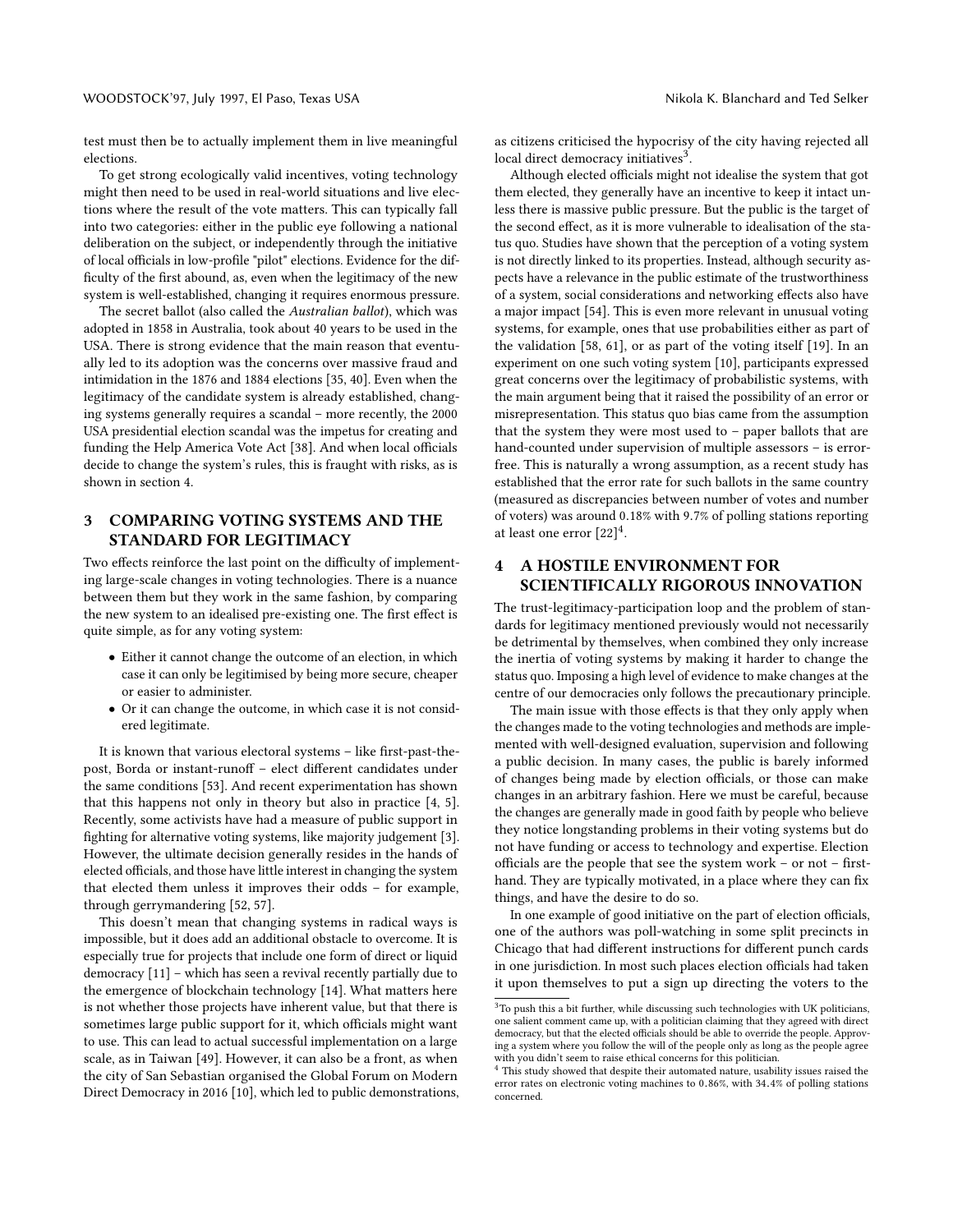The trust-legitimacy-participation loop and related problems WOODSTOCK'97, July 1997, El Paso, Texas USA

booth with the right ballot instructions. However, in one location they hadn't done this, which meant that 50% of the voters in that precinct were being given the wrong punch card template and instructions, risking the loss of half the votes – a danger made possible by separating the instructions from the ballot. We must, therefore, not depend on the ingenuity of poll-workers to make things work correctly; they have too many other things to concentrate on.

Election officials have a complex job to do running elections, and far too often they inherit antiquated procedures, materials and technology. They may go to vendors to make up ballots, clean data or even write software – or they may invent solutions inhouse, sometimes taking it upon themselves to build new voting systems from scratch. As these systems are developed in an adhoc fashion to solve local problems and not generally subjected to rigorous analysis, however, they sometimes ignore best practices and decades of prior work<sup>[5](#page-4-0)</sup>

In Boone County, Missouri, Wendy Noren, working as a County Clerk, was frustrated with an inadequate and antiquated system she had inherited to run her elections. Before any state had a real solution, she "decided to develop her own election handling software. She learned how to code and programmed the entire election system, attempting to make it also tamper-proof, and improved voter experience by making it faster" [\[60\]](#page-7-37). According to the County Assessor in 2018, "Wendy Noren wrote our personal property software, which is state-of-the-art and still in use today, second to none, in the state of Missouri".

Noren's software continued for some time to be ahead of that used in most states – and then it wasn't $^6$  $^6$ . At some point professional programmers at election companies wrote statewide database software, which was subject to certification and audits and tested in different contexts and by different organisations. Although Noren's approach was innovative and critical at the time, it does not hold up against standards of public oversight. The state was recently given a D rating on election security by the Center for American Progress [\[59\]](#page-7-38) and the county had problems in their election software in their last elections [\[41\]](#page-7-39). Despite this, county officials were certain of the security of their system, their main stated reason being that the voting equipment were not connected to the internet; and although they didn't release how or even whether they tested their technology, they expressed strong reticence at the prospect of changing to the new statewide system [\[36\]](#page-7-40). Moreover, even when there is motivation to change technologies because of security risks, the companies standing to lose have sued decision-makers in the past [\[55\]](#page-7-41).

Changing the implementation of part of a voting system – whether it is the counting software or the registration database – might affect trust and turnout even if it doesn't affect the outcome of an election [\[17,](#page-6-20) [39\]](#page-7-42). On the other hand, changing the voting system or the mode of computation of the winner can have major effects on both turnout and outcome [\[9,](#page-6-21) [53\]](#page-7-8). In particular, going from plurality

rules on a local scale to proportional or semi-proportional representation has an immediate effect on the balance of forces in elected assemblies. Although decisions on the first kind of change might be legitimate without strong public supervision, the second kind is much more problematic. However, quoting Bowler, Brockington and Donovan in [\[15\]](#page-6-22): "There is no single reason why some places adopted cumulative voting rather than single-member districting as a remedy, but contributing factors include the preferences of individual attorneys handling the plaintiffs' cases, differences between defendants and plaintiffs over potential districting plans, and local minority-group leaders' willingness to use an experimental system". Hence, the changes made to voting systems and technologies often depend on arbitrary decisions with little global consistency.

The difficulty of changing a system once it is implemented can also be shown with one of the leading experimenters in voting technology today, Estonia. The country enjoys low political inertia – having declared independence only decades ago – and a reduced population of only <sup>1</sup>.<sup>3</sup> million inhabitants. The country's citizens carry one smart id card used by 98% of citizens, as well as most longterm residents. This card allows them to travel, log into their bank account, manage health insurance and prescriptions, and, more recently, vote.

After an initial deliberation phase in the early 2000s, the country decided to hold its first remote electronic vote in 2005, and used it in all subsequent elections with progressively increasing turnout [\[73,](#page-7-44) [74\]](#page-7-45). Despite agreement on the importance of having a publicly available source code, or at the very least an independent review, they only allowed the latter in 2013. During that first review, the testers found multiple fatal security flaws, and recommended an immediate shutdown of the system, in agreement with multiple critics inside Estonia's institutions [\[67\]](#page-7-46). Despite this warning, Estonia is still using their e-voting technology, improving and affirming its security [\[70\]](#page-7-47).

# 5 A WARNING FROM A DEMONSTRATION AT THE COUNCIL OF EUROPE

The World Forum for Democracy is a three-day annual event organised by the Council of Europe, with a thematic focus that changes each year. In 2017, as part of their "Is populism a problem" theme, the forum solicited multiple teams of researchers – including one of the authors – to set up voting experiments. Four separate democratic tests were planned:

- A global vote using evaluative voting to rate all but one of the proposed recommendations for the published conclusions of the forum.
- A second vote for the conclusions using Random Sample Voting [\[19\]](#page-6-18). Ballot-holders could vote only on one of the five proposed recommendations – and couldn't choose which one.
- A public deliberation on the last recommendation to decide its wording and vote on it using the same technology as the Council of Europe.
- A vote on the third and last day to decide which initiative was to receive the Democracy Innovation Award.

<span id="page-4-0"></span> ${}^{5}{\rm The}$  same behaviour has been observed in cryptography and network security with people developing new flawed encryption systems instead of using ones that are already established as secure [\[63\]](#page-7-43) Alas, they are often very hard to change even in the face of serious problems.

<span id="page-4-1"></span> $^6\!$  Noren used her experience with registration databases in her work with the EAC, and her work contributed to requiring statewide registration databases to assess individuals voting in more than one place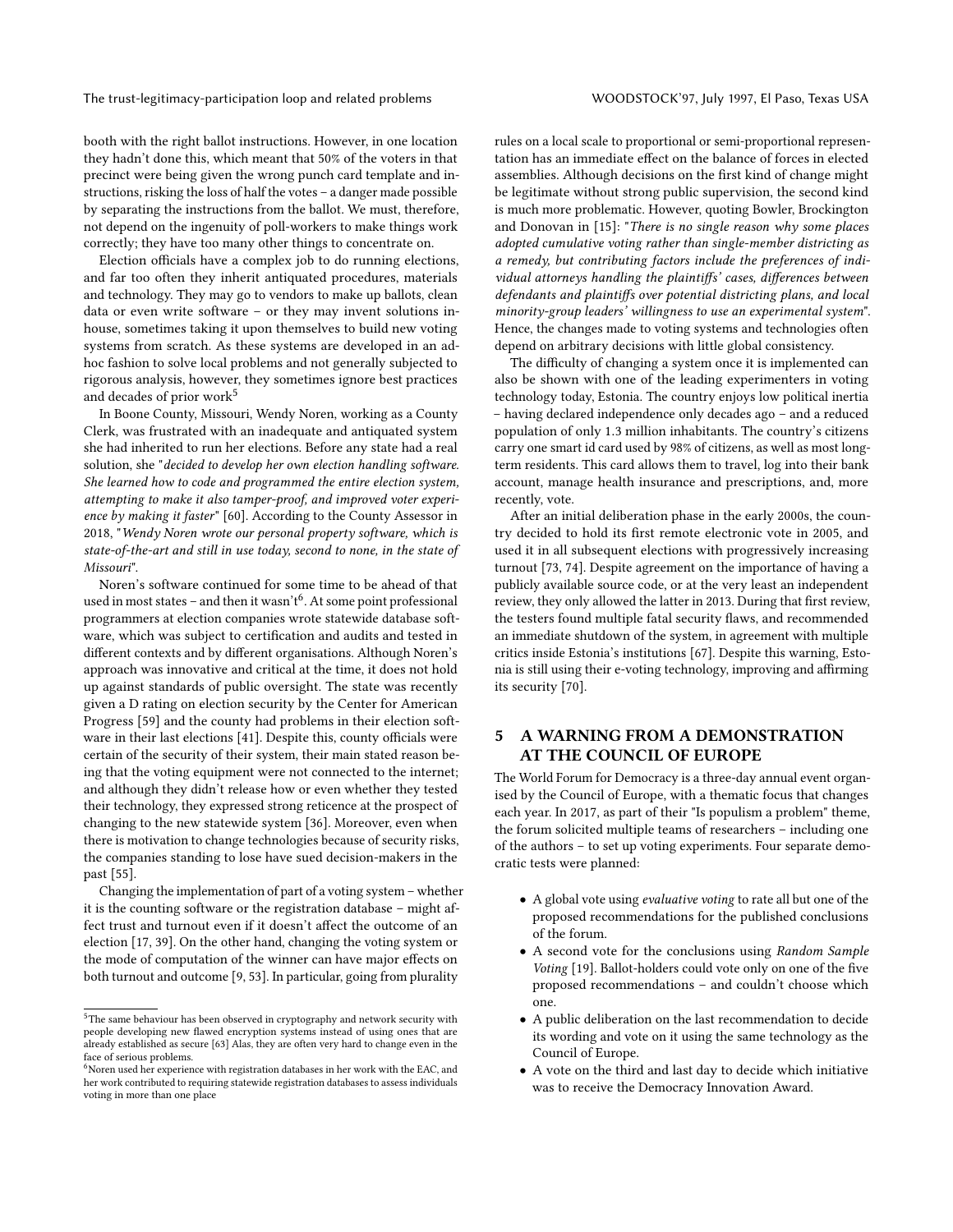Participant eligibility. Around 2000 people from more than 80 countries participated in the forum, with a third of academics, a third of representatives from NGOs and political parties, and the rest from a variety of fields [\[75\]](#page-7-48).

The first two voting methods required ballots with secret codes. Those were distributed on the second day by a team of volunteers, making sure that no-one got multiple ballots by distributing it simultaneously in different places during a limited time frame and by putting stickers on the recipient's access card. The ballot promoted the voting experiment and gave an explanation, an online address and voting codes. Those codes were required to access the second voting system, but not the first (they were used afterwards to check that no-one tried to vote without a correct code). A total of 834 ballots were distributed by the volunteers, who also answered questions about the experiment. The voting period was from 10am on the second day till 10:30pm on the same day.

The third vote happened on the second afternoon in the main hemicycle auditorium of the Council of Europe – which has more than 500 seats equipped with voting technology and at least as many observer seats. It had a partial overlap with some of the conferences of the secondary tracks. It was open to every person present at the conference.

Finally, the fourth vote also took place in the hemicycle in the last main session, with everyone at a normal seat also having the possibility to vote.

Voting methods. The first method involved evaluation voting, with participants being asked to go online and rate all 5 proposed recommendations of the forum from -2 to +2. The focus was not on security but on consistency with other voting methods.

The second method used Random Sample Voting, which – in its designed use (slightly changed for this experiment) – randomly selects a fraction of the voters to vote on an issue. Here, instead of selecting them randomly for one vote, they were randomly assigned to vote on one given issue (a YES or NO question), the focus being to test security and legitimacy of the process.

The third method involved debating before voting using the pushbutton technology present at the hemicycle of the Council of Europe (previously used by the European Parliament). This technology is a simple electronic voting mechanism where one puts their hand inside the dedicated slot in their desk with three buttons present (but shielded from the view of others) and presses the one they want (with the possibility to vote YES, NO, or NULL).

The last method used the same technology as the third, but instead of debating, the three candidates for the prize gave presentation speeches explaining their project just before the vote.

Awareness and incentives. The last vote demonstration had the highest level of awareness and strongest incentives with many advantages:

- It happened in the main time slot when nothing else was happening, so the marginal cost of voting was low;
- It was advertised in the program of the conference, and was supposed to be the conclusion of many of the secondary tracks;
- Participants had a decent understanding of the issues, having just seen presentations on them;
- It had a real immediate consequence (the attribution of the award);
- It included the lustre of voting from the seats and using the historic private voting technology that had been used by the European Parliament;
- It was a shared experience.

The third demonstration also had a high level of awareness, being part of the main program and using the same technology.

The first two experiments suffered from an organisational mishap in which an organiser dismissed the assembly just before the keynote speeches announcing the experiments, with around 80% of the participants leaving the main room before that could be corrected. Despite work by volunteers to compensate this, awareness remained low. The marginal cost of voting was higher than for the other two demonstrations experiments, but both experiments redirected voters to the other experiment once they had voted to raise mutual awareness. Finally, the incentives were supposed to be relatively strong (as they decided the recommendations of the forum). Alas, many participants felt that the recommendations were obvious, diminishing the importance of that factor.

Results. As most recommendations being voted on were popular, they were all highly rated and selected with large enough margins to compensate for the low turnout – with no disagreement between the first two experiments. A recommendation was debated and voted on for approval in the third voting technology demonstration, and the innovation award in the fourth vote went by a large margin to Russian investigative newspaper The Insider.

The critical point in comparative experiment was the turnout:

- Evaluative voting received a total of 67 votes, out of 834 distributed ballots.
- Random Sample Voting got 120 total votes for the same number of ballots.
- 25 people were presented at the deliberative experiment (including organisers), of whom 21 voted.
- No accurate number exists for the number of people present at the last vote, but between 60% and 75% of them voted. This number includes the many votes for the NULL option.

Testing technologies, even with people who should have cared (but had low incentives), didn't get adequate participation: even in a conference dedicated to democracy, among political scientists, politicians and activists, with a strong message that high turnout was essential, and despite all its advantages, the highest-turnout system didn't get more than 75% participation, and others were all but ignored.

#### 6 DISCUSSION

Despite or maybe because of many recent advances, voting technology is far from being unified, and technologists don't even easily agree on which metrics are best-suited to evaluating it. Having single agent independence, an audit trail, supervision and end-toend verifiable voting might seem like an attainable gold standard, but none of these constraints are yet entirely standard, let alone all of them at once. There are strong reasons which motivate the discrepancies, even inside countries like the USA, such as expressly delegated authority to organise elections – as stated in Article I,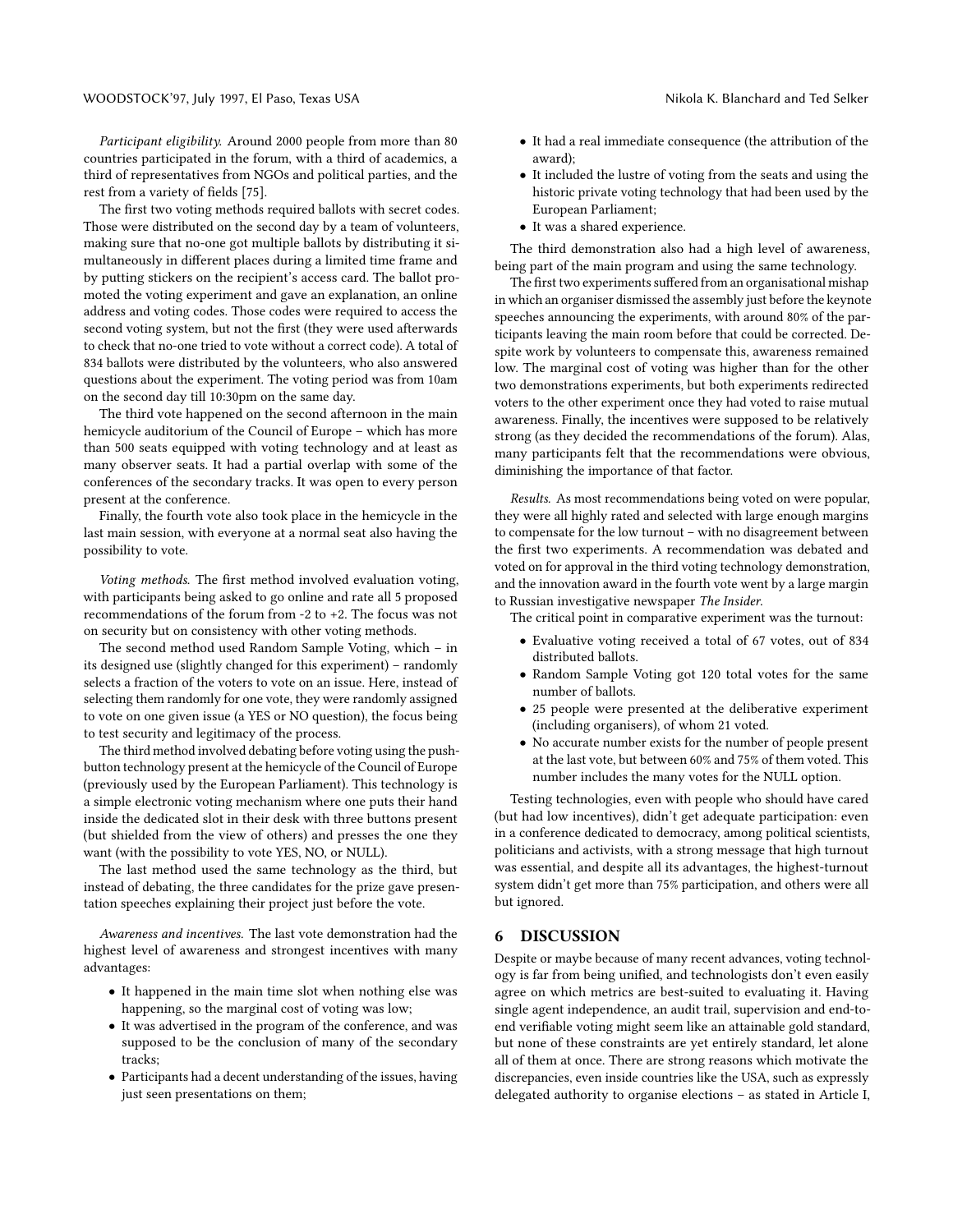The trust-legitimacy-participation loop and related problems WOODSTOCK'97, July 1997, El Paso, Texas USA

Section 4, of the United States Constitution. Rogue technologists or election officials implementing their personal ideas have been a frequent avenue for innovative systems, or pilot studies, or promising new methods. Still, such experiments can and often do add problems of integrity, security, and accuracy. We must learn how to innovate without endangering the technical integrity and public legitimacy of outcomes.

Trust and security can work together but not always, as people's confidence in the security and trust is not based on technical issues alone. Instead, it is a combination of beliefs, experiences, what they are told, what they learn, and what is in their self interest. This paper highlights a central problem we call the trust-legitimacyparticipation loop. This technical/political feedback system should be considered deeply in solving real problems of this sort. The voting process presents these issues in graphic detail, but it is not the only place where it happens, and a large delay between the USA and Europe in adopting smart cards for payment is another case of technological delay that seems linked to similar issues.

Despite these obstacles, some new systems have improved legitimacy, an exemplary one being participatory budgeting. Multiple factors can help explain this relative success. First, unlike developments that seek to change the way we use voting, participatory budgeting was typically implemented in places where the constituency had little to no say in the decisions taken. This means that the legitimacy could only increase [\[20\]](#page-6-23), even with low turnouts generally around 10% [\[26,](#page-7-49) [66\]](#page-7-50). The initial low turnout can probably be attributed to difficulty in getting to the polls, linked to the infrastructure in the South and Central American countries which were the first to use this technology. As such, the baseline for turnout comparisons is also low, with correspondingly low expectations. The relatively successive forays made by this idea could potentially be replicated in other settings. New voting systems could be demonstrated in specific settings where people have naturally stronger incentives but where the leadership has fewer constraints (for example, when it comes to votes inside large unions, or for shareholder votes).

Voting legitimacy is often in question by the people who don't win, especially in contemporary times when anti-democratic discourse is visible and frequent. Advocates and developers of new voting technologies should be careful, both to avoid the pitfalls of low turnout if they want to be implemented, but also to avoid contributing to the delegitimisation of elections. This applies not only to the voting part but also to the auditing, where some promising technologies that avoid frequently found problems in paper audits, such as audio auditing, are discarded by officials and paper audit trail advocates [\[65\]](#page-7-51).

This paper focused on the trust-legitimacy-participation loop in voting technology, an infrequently used but essential part of our societies. Every aspect of voting technologies has seen increased scrutiny and improvement in the last decade, with new ideas being experimented upon at different levels and with varying focus. Each change has the danger of causing problems as it attempts to solve others, as in some places centralising work on ballot design to prevent local hacking has only led to lack of oversight over the whole process. In others, new and unreliable technologies were installed without being fully tested. New developments like statistical auditing, electronic poll books, audio voting, ballot marking machine,

and especially blockchain are sometimes heralded as having the potential to fix everything. Testing of these has so far focused on only one side of the problem, generally security or usability, while public legitimacy has been set aside. However, it is critical, as it is required both for ecologically valid live tests and for actual implementation of the technology on a large scale. Moreover, even systems for voting that seem simple depend on the smooth functioning of many different parts. New approaches must then be tested holistically and rigorously with teams including not only mathematicians and engineers but psychologists and voting theorists, keeping in mind that problems and constraints vary greatly with geography and jurisdiction.

#### REFERENCES

- <span id="page-6-0"></span>[1] Michael R. Alvarez, Stephen Ansolabehere, Erik Antonsson, Jehoshua Bruck, Stephen Graves, Thomas Palfrey, Ron Rivest, Ted Selker, Alex Slocum, and Charles Stewart III. 2001. Voting: what is, what could be. Pasadena, CA: Caltech/MIT Voting Technology Project (2001).
- <span id="page-6-10"></span>[2] Stephen Ansolabehere and Charles Stewart Stewart III. 2005. Residual votes attributable to technology. Journal of Politics 67, 2 (2005), 365–389.
- <span id="page-6-14"></span>[3] Michel Balinski and Rida Laraki. 2016. Instaurons le «jugement majoritaire». Commentaire 2 (2016), 413–415.
- <span id="page-6-13"></span>Antoinette Baujard, Frédéric Gavrel, Herrade Igersheim, Jean-François Laslier, and Isabelle Lebon. 2013. Vote par approbation, vote par note. Revue économique 64, 2 (2013), 345–356.
- <span id="page-6-12"></span>[5] Antoinette Baujard, Herrade Igersheim, Isabelle Lebon, Frédéric Gavrel, and Jean-François Laslier. 2014. Who's favored by evaluative voting? An experiment conducted during the 2012 French presidential election. Electoral Studies 34 (2014), 131–145.
- <span id="page-6-9"></span>[6] Harinder Baweja. 2018. Srinagar's 7% voter turnout means a rejection of everything 'Indian'. Hindustan Times (2018).
- <span id="page-6-1"></span>[7] Emily Beaulieu. 2014. From voter ID to party ID: How political parties affect
- <span id="page-6-8"></span>perceptions of election fraud in the US. Electoral Studies 35 (2014), 24–32. [8] David Beetham. 1991. Legitimation. Power. Basingstoke: Macmillan (1991).
- <span id="page-6-21"></span>[9] André Blais and Kenneth R. Carty. 1990. Does proportional representation foster voter turnout? European Journal of Political Research 18, 2 (1990), 167–181.
- <span id="page-6-17"></span>[10] Nikola K. Blanchard. 2018. Building Trust for Sample Voting. International Journal of Decision Support System Technology (2018).
- <span id="page-6-15"></span>[11] Christian Blum and Christina Isabel Zuber. 2016. Liquid democracy: Potentials, problems, and perspectives. Journal of Political Philosophy 24, 2 (2016), 162–182.
- <span id="page-6-11"></span>[12] Sarah E. Bonner, Reid Hastie, Geoffrey B. Sprinkle, and Mark S. Young. 2000. A review of the effects of financial incentives on performance in laboratory tasks: Implications for management accounting. Journal of Management Accounting Research 12, 1 (2000), 19–64.
- <span id="page-6-4"></span>[13] Christian Borghesi, Jean-Claude Raynal, and Jean-Philippe Bouchaud. 2012. Election turnout statistics in many countries: similarities, differences, and a diffusive field model for decision-making. PloS one 7, 5 (2012).
- <span id="page-6-16"></span>[14] Philip Boucher. 2016. What if blockchain technology revolutionised voting. Unpublished manuscript, European Parliament (2016).
- <span id="page-6-22"></span>[15] Shaun Bowler, David Brockington, and Todd Donovan. 2001. Election systems and voter turnout: Experiments in the United States. Journal of Politics 63, 3 (2001), 902–915.
- <span id="page-6-5"></span>[16] João Cancela and Benny Geys. 2016. Explaining voter turnout: A meta-analysis of national and subnational elections. Electoral Studies 42 (2016), 264–275.
- <span id="page-6-20"></span>[17] David Card and Enrico Moretti. 2007. Does voting technology affect election outcomes? Touch-screen voting and the 2004 presidential election. The Review of Economics and Statistics 89, 4 (2007), 660–673.
- <span id="page-6-7"></span>[18] Miguel Carreras and Yasemin İrepoğlu. 2013. Trust in elections, vote buying, and turnout in Latin America. Electoral Studies 32, 4 (2013), 609–619.
- <span id="page-6-18"></span>[19] David Chaum. 2016. Random-sample voting.
- <span id="page-6-23"></span>[20] H. Crossman and Dov Fischer. 2016. Participatory Budgeting and Transparency in Municipal Finances. Journal of Accounting, Ethics and Public Policy 17, 3 (2016).
- <span id="page-6-3"></span>[21] Mikołaj Cześnik. 2006. Voter Turnout and Democratic Legitimacy in Central Eastern Europe. Polish Sociological Review 156 (2006).
- <span id="page-6-19"></span>[22] Chantal Enguehard and Jean-Didier Graton. 2014. Machines à voter et élections politiques en France: étude quantitative de la précision des bureaux de vote. Cahiers Droit, Sciences & Technologies 4, 4 (2014), 159–198.
- <span id="page-6-2"></span>[23] Jessica A. Fay. 2005. Elderly Electors Go Postal: Ensuring Absentee Ballot Integrity for Older Voters. Elder L $\tilde{J}$  13 (2005), 453.
- <span id="page-6-6"></span>[24] Anthony Fowler. 2013. Electoral and policy consequences of voter turnout: Evidence from compulsory voting in Australia. Quarterly Journal of Political Science 8, 2 (2 2013), 159–182.